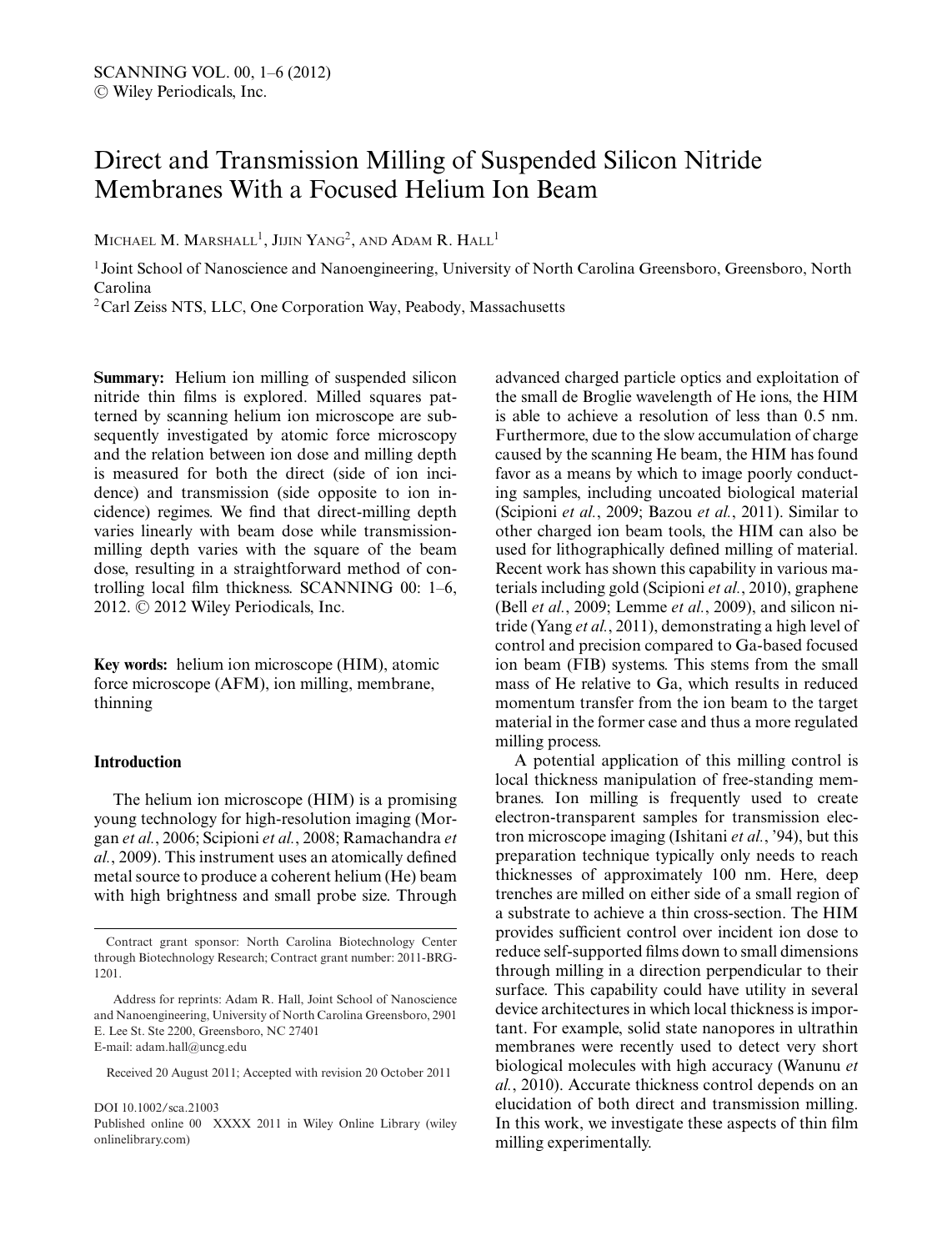

Fig 1. Experimental setup. (**A**) Schematic representation of the scanning helium ion microscope, demonstrating transmission mode imaging. (**B**) Pattern-based helium beam milling of a silicon nitride membrane supported by a silicon chip. (**C**) Schematic representations of sample chip cross-section for both direct and transmission milling (top and bottom, respectively). Blue arrows indicate milling direction and red arrows indicate the post-processing imaging surface.

### **Experimental Methods**

Silicon chips, each supporting a single, freestanding, low-stress SiN membrane, were obtained commercially (Protochips, Raleigh, NC). Atomic force microscopy (AFM) measurements on a broken membrane yielded a film thickness of 105 nm, in agreement with the 100-nm target thickness from the manufacturer. In preparation for fabrication, a single chip was cleaned with acetone followed by ethanol and dried under nitrogen flow. The chip was then loaded into a custom transmission sample holder, the entirety of which was subsequently treated with oxygen plasma (100 W) for 5 min and introduced directly into the sample exchange chamber of a Carl Zeiss Orion Plus HIM. Here, an additional treatment of air plasma (10 W, 3 min) was used to ensure minimal contamination of the sample surface before loading the holder into the main chamber of the HIM (Fig. 1).

After insertion, the ion beam was unblanked and its current was set to a target value of 5 pA (typical accelerating voltage 30–35 kV) through a  $10-\mu$ m aperture by adjusting the condenser lens setting and the He pressure. Directly prior to milling at the freestanding SiN membrane, beam shape was optimized at a nearby location on the supporting chip. Because the cleaned substrate surface was nominally featureless, a single-spot exposure (approximately 10 s) with the He beam was used to mill a structure with which to correct focus and stigmation. Once satisfactorily adjusted, the beam was blanked and the sample was moved such that the SiN window is in the beam path. There, computer control was used to unblank the beam and expose a single square (500  $\times$  500 nm) with a set ion dose (Fig. 1B). Direct milling was performed on sample chips with the membrane side up

(Fig. 1C, top). Additional squares were milled after moving the membrane a relative lateral distance of  $2-4 \mu m$  in order to minimize the effects of surface charge accumulation on the milling process. Completed patterns were inspected *in situ* through transmission imaging (Fig. 2A), in which secondary electrons were recorded from an angled metal surface below the thin SiN membrane (see Fig. 1A, bottom). The increase in measured brightness at successively higher incident ion dose (Fig. 2A, bottom) indicates a greater amount of transmitted ions and thus a thinner remaining membrane thickness within the pattern.

Transmission milling is investigated by mounting a membrane-supporting chip with the membrane side down in the sample holder (Fig. 1C, bottom). The same milling procedure as detailed above is performed, resulting in the top (flat) surface of the substrate being the side opposite to the incident ion beam. This allows for direct access for subsequent AFM imaging.

Following the milling procedure, the sample is removed from the HIM and tapping mode topography images of each milled square are collected using an Agilent 5600LS AFM (Agilent Technologies, Santa Clara, CA). For these images, we use NanoWorld Arrow noncontact tips with a typical radius of curvature of <10 nm at the tip. The 500-nm width of the square milling patterns allows for the AFM tip to reach the bottom of the trench in all instances.

## **Results**

A typical AFM image of four squares milled in a SiN membrane is shown in Figure 2B. This image is taken from the direct-milling side and shows the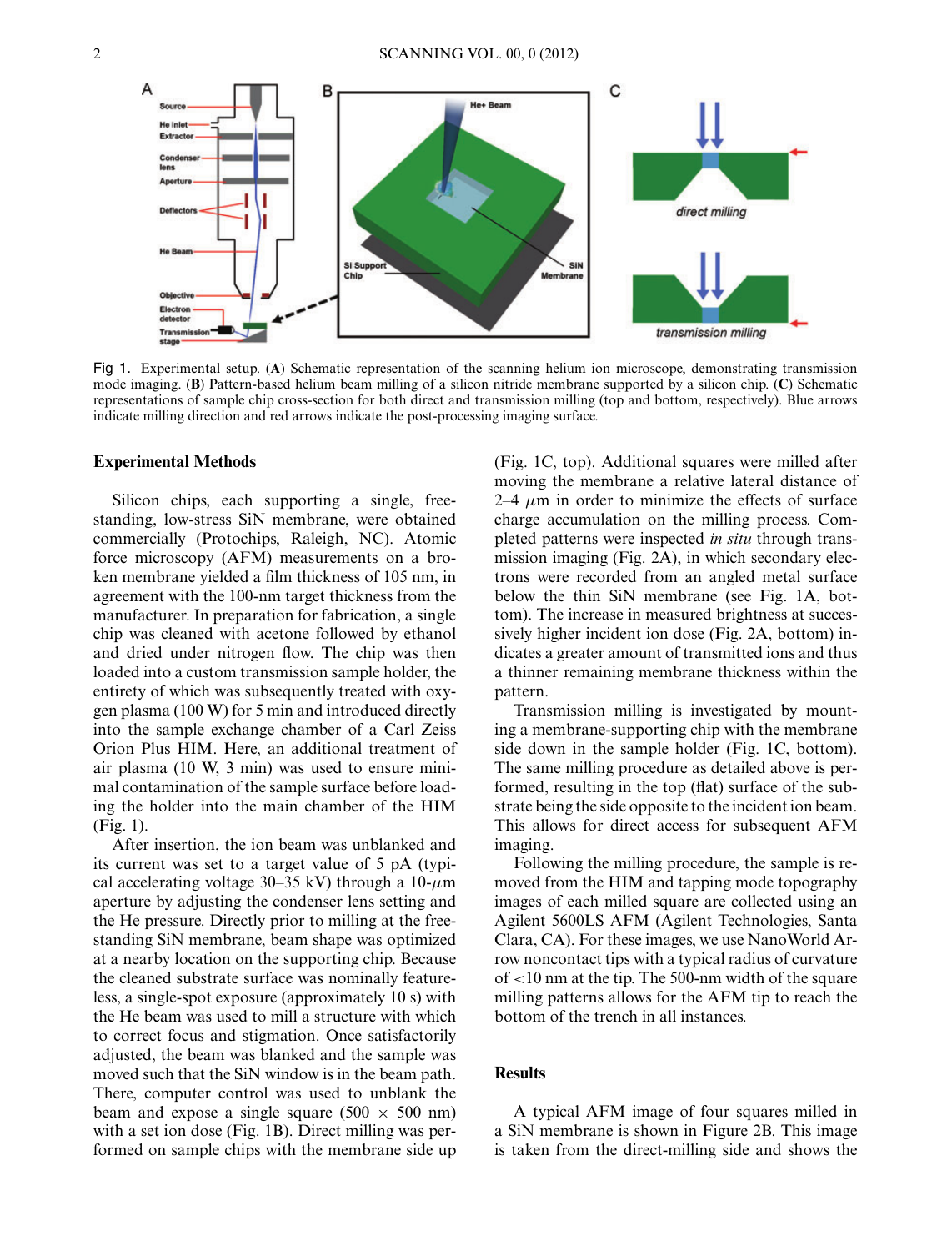

Fig 2. Images of ion-milled patterns. (A) Transmission HIM image of four helium beam-thinned squares (500  $\times$  500 nm) in a silicon nitride membrane (top) and brightness profile of the image measured across the dashed line (bottom). (**B**) AFM image taken on the direct-milling side of the same four squares (top) and the height profile measured across the dashed line (bottom). In both images, the incident ion doses are 7.6  $\times$  10<sup>4</sup>, 11.4  $\times$  10<sup>4</sup>, 13.7  $\times$  10<sup>4</sup>, and 19.3  $\times$  10<sup>4</sup> ions/nm<sup>2</sup> (L-R). Scale bars represent 2  $\mu$ m.

same four patterns as in Figure 2A. The successively higher incident ion dose from left to right results in increasingly deeper trenches within the confines of the patterns. A topographical measurement across these images (Fig. 2B, bottom) confirms this.

The surface contour surrounding the HIM milled patterns on each side is noteworthy. On the directmilled side, we find a gradual depression beginning  $1-2 \mu$ m away from the pattern edge (Fig. 3A). Meanwhile, on the transmission-milled side, we find a volcano-like structure that surrounds the milled region and gradually declines over a distance of 1–2  $\mu$ m, with its peak at the pattern edge (Fig. 3B). Similarly shaped surfaces have been observed during the closing of prefabricated apertures with a defocused ion beam (Mitsui *et al.*, 2006), where the structures were attributed to accretion of redeposited matter over long ranges due to electric field effects. This seems to be an unlikely explanation in the present experiments, however, where the additional matter is found only on the transmission side of the membrane. On the side of ion incidence, where the electric field is presumably strongest, we observe the inverse shape. Therefore, we speculate that the topographies of the membrane surfaces surrounding the milling pattern are due to a combination of charge-induced fluidization of the material, as has been documented with an electron beam (Storm *et al.*, 2003), and ion pressure. A systematic study of these effects may be useful in confirming this assertion. Nonetheless, AFM data of milled membranes and knowledge of the initial membrane thickness allow cross-sectional information to be produced. Figure 3C shows three examples of such cross-sections at average doses of (left to right) 3.9  $\times$  $10^4$ ,  $11.7 \times 10^4$ , and  $19.4 \times 10^4$  ions/nm<sup>2</sup>, respectively. The increasing localized thinning of the membrane with dose is apparent. Interestingly, the lateral size of the exposed area on the transmission side appears slightly smaller than that of the direct side. This may be attributable to complex charging effects, which are difficult to predict.

Analysis of milling depth over a range of incident ion doses for the direct-milled side yields a clear linear dependence (Fig. 4A). This is in qualitative agreement with experimental (Tseng, 2005; Dai *et al.*, 2008) and theoretical (Behrisch, '81; Tseng, 2004) findings. A similar analysis of the transmission-milled side yields a dependence that fits well with the square of the ion dose instead (Fig. 4B). The shape of this dependence, while qualitatively similar to previous experimental measurements (Bay *et al.*, '76a) of transmission milling of thin films with ions, is unexpected for our experimental conditions. We discuss this further below.

## **Discussion**

On the direct-milling side, our measurements reveal a constant material removal rate of  $1.5 \times 10^{-3}$  $nm<sup>3</sup>/ion$ . Using a density of 3.44 g/cm<sup>3</sup> and a molecular mass of 140.28 g/mol for silicon nitride, these data lead to a sputtering yield, *S*, of 0.02 atoms/ion. For comparison, we performed TRIM calculations (not shown) using values from our system: 34 keV He beam energy and 105-nm SiN membrane thickness. The resultant model yielded a value for *S* of 0.07 atoms/ion, in reasonable agreement with our experimental findings. Possible contributions to the slight disparity include the effects of local heating and of poor charge dissipation, both of which could impact atomic ejection efficiency but are not accounted for in modeling.

For transmission milling, an explanation for the parabolic dependence of milling depth on ion dose is not readily apparent. The origin of the behavior may be in the continual reduction in membrane thickness during the milling process, as measurements of transmission milling in other films have shown a qualitatively similar increase in yield *S* as membrane thickness is reduced (Bay *et al.*, '76a,b). However, in these cases, *S* was shown to decrease for mem-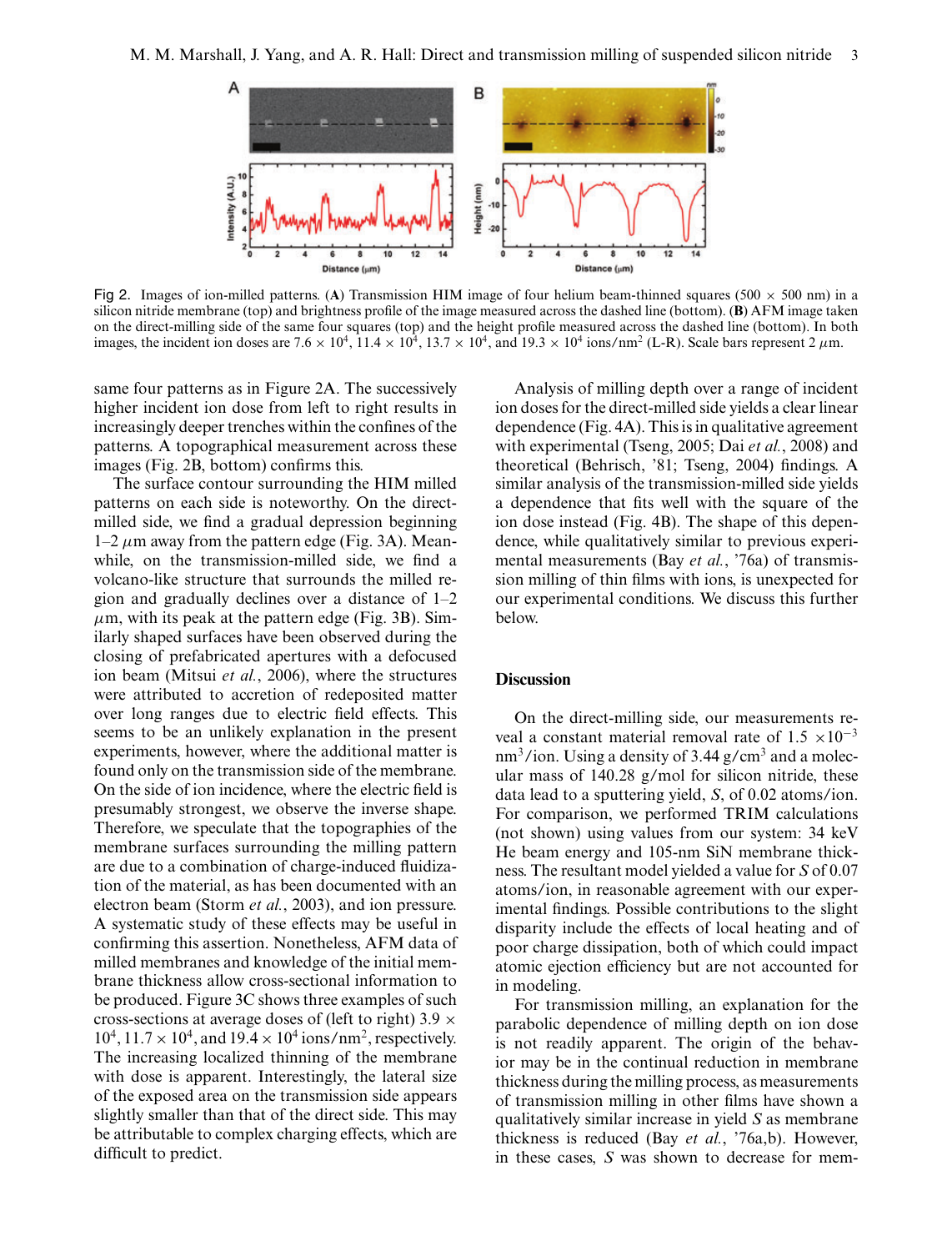

Fig 3. Topographical measurements of direct- and transmission-milled surfaces. Three-dimensional representation ( $3\times3 \mu$ m) of AFM topography measurements on the direct- $(A)$  and transmission- milled  $(B)$  side of a SiN membrane. Average He dose is 19.4  $\times$ 104 ions/nm2. Note that both the direct- and transmission-milled surfaces face upwards for clarity. (**C**) Cross-sectional profiles of SiN membranes with 500-nm squares milled in them, reconstructed from AFM measurements of both the top and bottom surfaces. Doses are  $3.9 \times 10^4$  (left),  $11.7 \times 10^4$  (middle), and  $19.4 \times 10^4$  (right) ions/nm<sup>2</sup>.

brane thickness below the mean projected range of the ions. TRIM modeling of SiN (not shown) yields a mean projected range of 200 nm for 34 keV He ions, indicating that our initial membrane (105 nm) should already be in the regime where transmissionmilling yield decreases with reducing thickness. This is counter to our experimental results. It is possible that increasing membrane fluidization lowers the energy barrier for atoms to be sputtered, but this is difficult to predict and may be expected to be measurable in direct milling as well. A possible explanation for the transmission-milling dependence observed may be direct momentum transfer from nonscattered ions at the transmission surface, the average number of which will increase with reducing membrane thickness. Additional experiments and modeling will be necessary to better understand the overall milling phenomenon in this regime.

With knowledge of the original membrane thickness, the fits to our measurements of direct- and transmission-milled depths amount to a determination of the remaining thickness inside the milled pattern for any given ion dose. Figure 4C shows this relation (solid line) in comparison with the remaining thickness dependence if only direct milling is considered (dashed line). The increasing importance of transmission milling at small membrane thickness is evident. Importantly, this assumes constant milling rates down to zero thickness. Considering that ion milling is thought to result from a cascade of atomic interactions within the bulk of the target material (Behrisch, '81), this may not be true; as dimensions decrease, there are fewer atoms to interact with one another and thus the rate of milling may be expected to change. This may cause some deviations at very small thickness; however, the delicate nature of such thin free-standing membranes makes AFM measurements challenging. It is unknown where a divergence from the continuous relation shown in Figure 4C should be expected, partially because milling in such thin films is not fully understood.

## **Conclusions**

We have demonstrated that the beam of a HIM can be used to control the thickness of a free-standing silicon nitride membrane. From topographical data obtained with AFM on both the side of ion beam incidence (direct milling) and the opposite side (transmission milling), we were able to reconstruct the complete profiles of milled membranes. We found that the surface surrounding the milling pattern was depressed on the direct side and enhanced on the transmission side, leading us to speculate that fluidization and ion pressure affect the surface immediately adjacent to the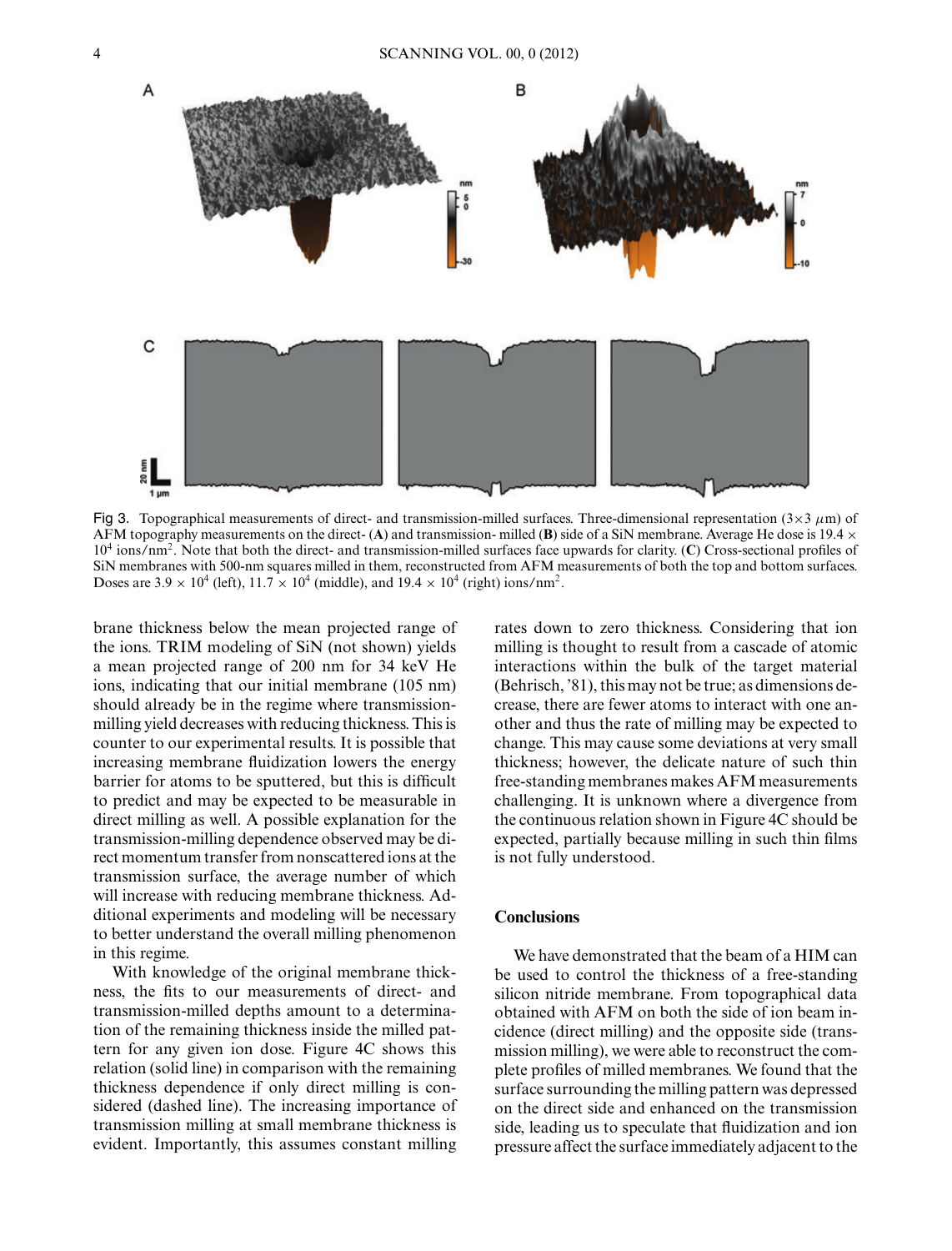

Fig 4. Ion milling depth analysis. AFM measured depths of direct-milled (**A**) and transmission-milled (**B**) squares (500  $\times$ 500 nm) in a 105-nm-thick SiN membrane for different He doses. The blue line in (**A**) and the gray line in (**B**) are linear and parabolic fits to the data, respectively. (**C**) Projected remaining thickness of a 105-nm-thick SiN membrane after exposure to the indicated He ion total dose, based on fits from (**A**) and (**B**) (solid line). Dashed line shows remaining thickness based on direct milling only.

patterned areas. By measuring milled depth relative to the unmodified membrane, we were able to quantify the material removal rate on both sides of the membrane during ion beam exposure, finding a linear relationship with dose in direct milling, and a dependence on the square of the dose in transmission milling. This resulted in an extrapolated relationship between the total ion dose and the remaining membrane thickness. This finding can be used to predict the remaining thickness of a membrane for a given dose of incident ions. We expect this technique will be useful in various applications, such as plasmonic devices (Genet and Ebbesen 2007; Scipioni *et al.*, 2010), graphene patterning (Bell *et al.*, 2009; Lemme *et al.*, 2009), and one-step fabrication of solid-state nanopores (Yang *et al.*, 2011) in ultrathin membranes.

# **Acknowledgements**

TRIM calculations were performed using software written by J. Ziegler (http://www.srim.org). We thank S. Iyer for ellipsometry measurements of membrane thickness.

### **References**

- Bay HL, Andersen HH, Hofer WO. 1976a. Transmission sputtering as a technique for measuring distribution of energy deposited in solids by ion-bombardment. Radiat Eff Defects S 28:87–95.
- Bay HL, Andersen HH, Hofer WO, Nielsen O. 1976b. Transmission sputtering yields of gold at 6.8 MeV. Appl Phys 11:289–293.
- Bazou D, Behan G, Reid C, Boland JJ, Zhang HZ. 2011. Imaging of human colon cancer cells using He-ion scanning microscopy. J Micros 242:290–294.
- Behrisch R. 1981. Sputtering by Particle Bombardment I: Physical Sputtering of Single-Element Solids. Springer-Verlag, Berlin.
- Bell DC, Lemme MC, Stern LA, Williams JR, Marcus CM. 2009. Precision cutting and patterning of graphene with helium ions. Nanotechnology 20:455301-455305.
- Dai T, Kang X, Zhang B, Xu J, Bao K, et al. 2008. Study and formation of 2D microstructures of sapphire by focused ion beam milling. Microelectron Eng 85:640–645.
- Genet C, Ebbesen TW. 2007. Light in tiny holes. Nature 445:39–46.
- Ishitani T, Tsuboi H, Yaguchi T, Koike H. 1994. Transmission electron-microsocope sample preparation using a focused ion-beam. J Electron Microsc 43:322–326.
- Lemme MC, Bell DC, Williams JR, Stern LA, Baugher BWH, et al. 2009. Etching of graphene devices with a helium ion beam. Acs Nano 3:2674–2676.
- Mitsui T, Stein D, Kim YR, Hoogerheide D, Golovchenko JA. 2006. Nanoscale volcanoes: Accretion of matter at ionsculpted nanopores. Phys Rev Lett 96:036102–036105.
- Morgan J, Notte J, Hill R, Ward B. 2006. An introduction to the helium ion microscope. Microscopy Today 14:24–31.
- Ramachandra R, Griffin B, Joy D. 2009. A model of secondary electron imaging in the helium ion scanning microscope. Ultramicroscopy 109:748–757.
- Scipioni L, Alkemade P, Sidorkin V, Chen P, Maas D, et al. 2009. The helium ion microscope: Advances in technology and applications. Am Lab 41:26–28.
- Scipioni L, Ferranti DC, Smentkowski VS, Potyrailo RA. 2010. Fabrication and initial characterization of ultrahigh aspect ratio vias in gold using the helium ion microscope. J Vac Sci Technol B 28:C6P18–C6P23.
- Scipioni L, Stern LA, Notte J, Sijbrandij S, Griffin B. 2008. Helium ion microscope. Adv Mater Processes 166:27–30.
- Storm AJ, Chen JH, Ling XS, Zandbergen HW, Dekker C. 2003. Fabrication of solid-state nanopores with singlenanometre precision. Nature Mater 2:537–540.